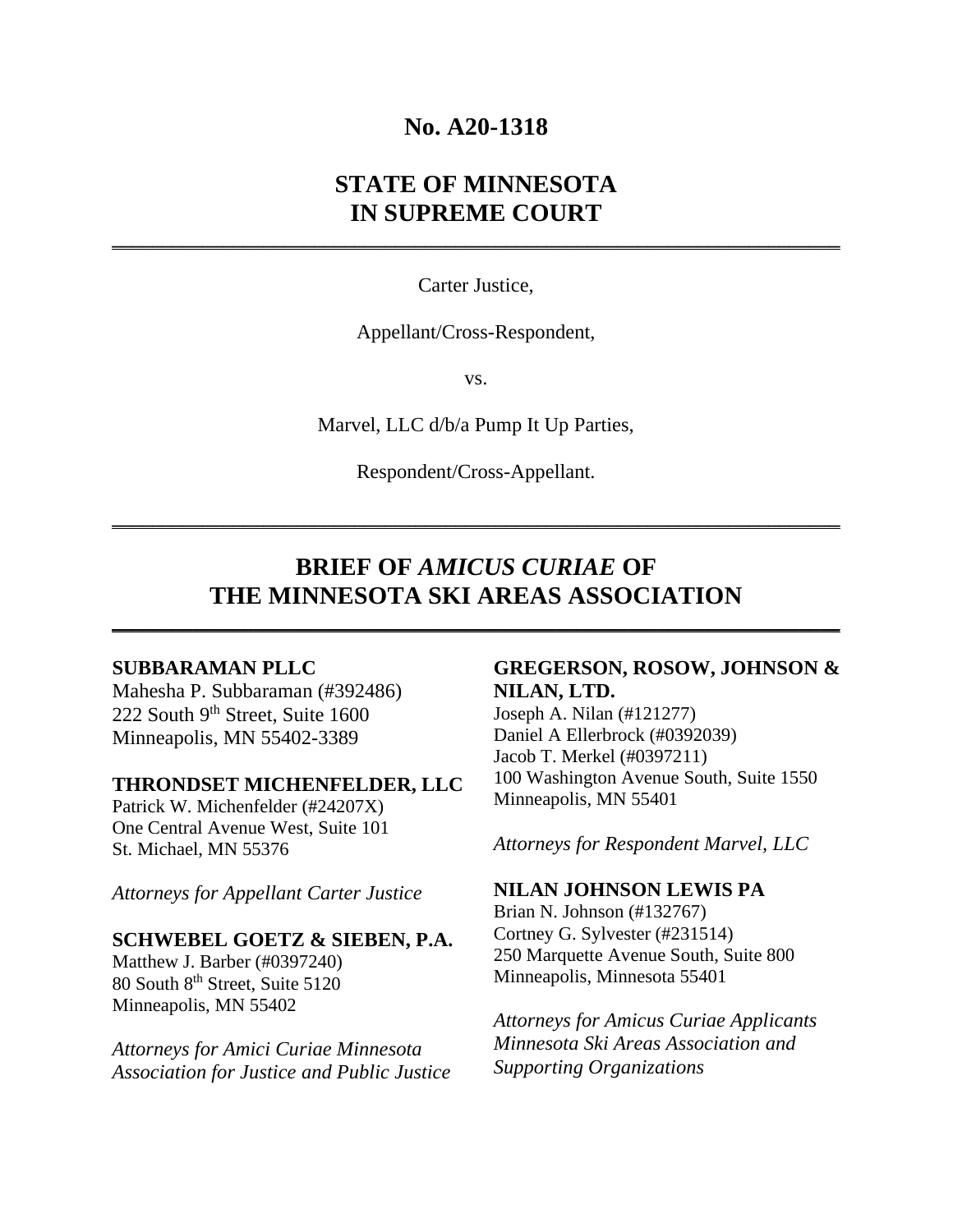## **MCCOLLUM CROWLEY, PA**

Brian J. Kluk (#396320) 7900 Xerxes Avenue South, Suite 700 Minneapolis, MN 55431 *Attorneys for Amicus Curiae Minnesota Defense Lawyers Association*

## **CONLIN LAW FIRM, LLC**

Taylor Brandt Cunningham (0400041) 600 Highway 169 South, Suite 1650 Minneapolis, MN 55426 *Attorneys for Amicus Curiae Consumer Federation of America*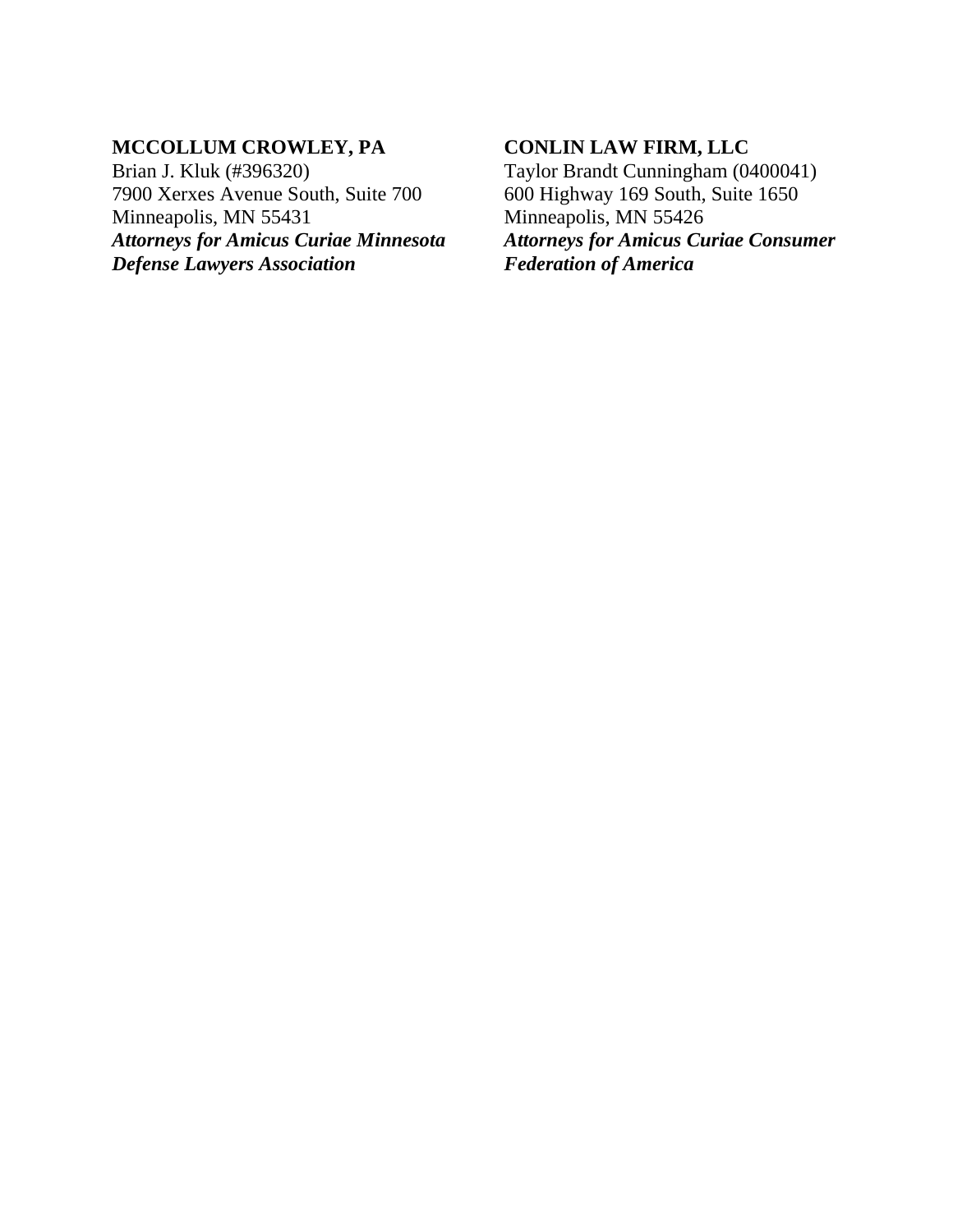# **TABLE OF CONTENTS**

| I.  |                                                                                                                                                                                           |
|-----|-------------------------------------------------------------------------------------------------------------------------------------------------------------------------------------------|
| II. | MINNESOTA HAS LEGISLATIVELY EXPRESSED A PUBLIC<br>POLICY IN FAVOR OF WAIVERS OF ORDINARY<br>NEGLIGENCE BY OPERATORS OF RECREATIONAL<br>FACILITIES, INCLUDING WHEN EXECUTED BY THE         |
| Ш.  | FURTHER LIMITATIONS ON PARENTAL LIABILITY<br>WAIVERS WOULD CONTRAVENE MINNESOTA'S POLICY<br><b>INTERESTS FAVORING EXPANSIVE RECREATIONAL</b><br>OPPORTUNITIES AND PARENTS' RIGHTS TO MAKE |
|     | This Court Should Respect Minnesota's Public Policy<br>A.<br>Interest in Promoting Access to Recreational Activities  8                                                                   |
|     | This Court Should Respect the Rights of Parents to Decide<br><b>B.</b><br>When and Under What Conditions Their Children                                                                   |
| IV. | IF THIS COURT REACHES THE ISSUE OF WHETHER<br>PUBLIC AMUSEMENT WAIVERS VIOLATE PUBLIC<br>POLICY, IT SHOULD REAFFIRM EXISTING LAW                                                          |
|     |                                                                                                                                                                                           |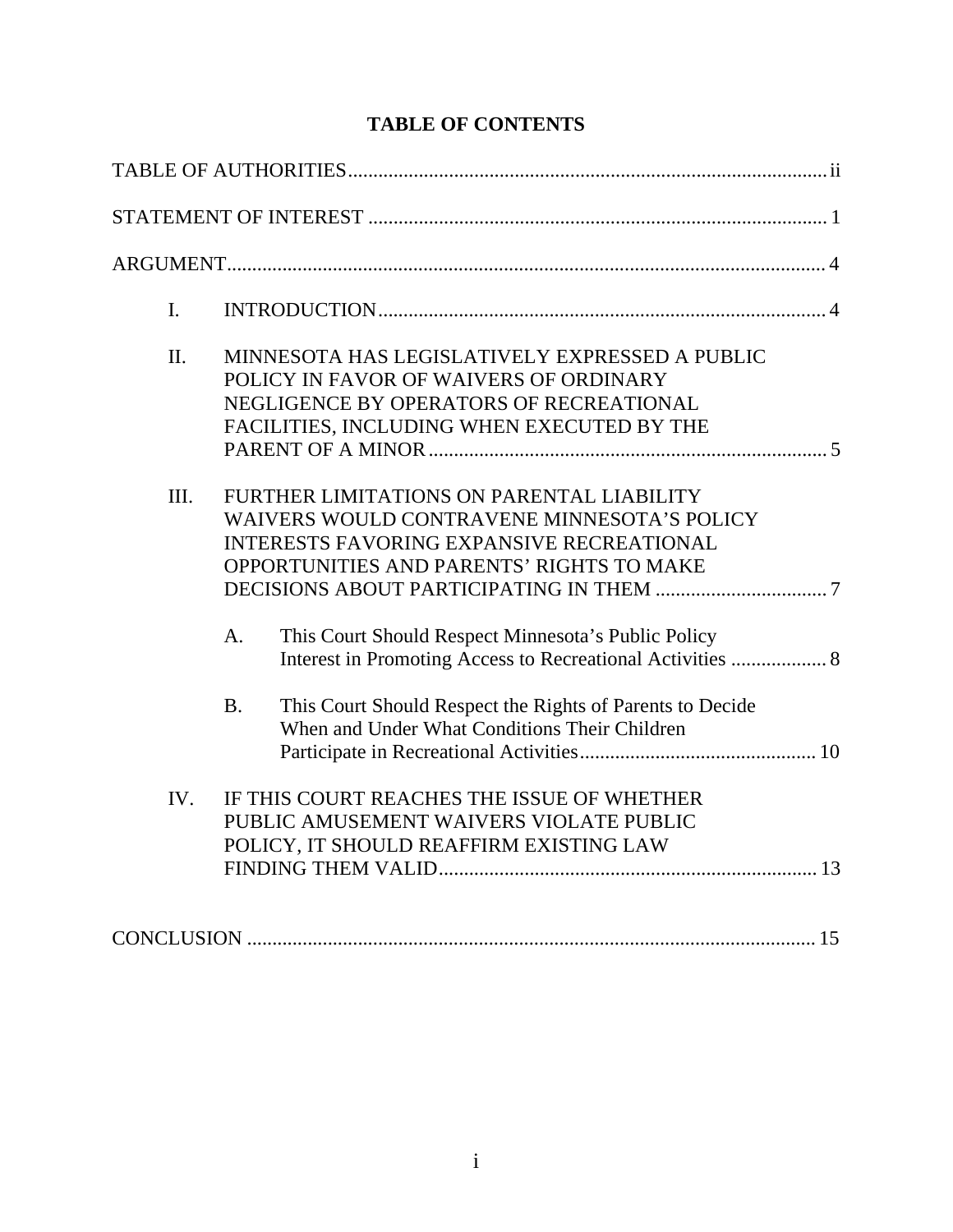# **TABLE OF AUTHORITIES**

# Page(s)

| <b>Cases</b>                                                                                                             |
|--------------------------------------------------------------------------------------------------------------------------|
| Beehner v. Cragun Corp.,                                                                                                 |
| Cooper v. Aspen Skiing Co.,                                                                                              |
| Johnson v. Amphitheatre Corp.,                                                                                           |
| Lehr v. Robertson,                                                                                                       |
| London Guar. & Accid. Co. v. Smith,                                                                                      |
| Malecha v. St. Croix Valley Skydiving Club, Inc.,<br>392 N.W.2d 727 (Minn. Ct. App. 1986), review denied (Minn. Oct. 29, |
| Miller v. Pelzer,                                                                                                        |
| Schlobohm v. Spa Petite, Inc.,                                                                                           |
| Soderberg v. Anderson,                                                                                                   |
| SooHoo v. Johnson,                                                                                                       |
| Yang v. Voyagaire Houseboats,                                                                                            |
| <b>Statutes</b>                                                                                                          |
|                                                                                                                          |
|                                                                                                                          |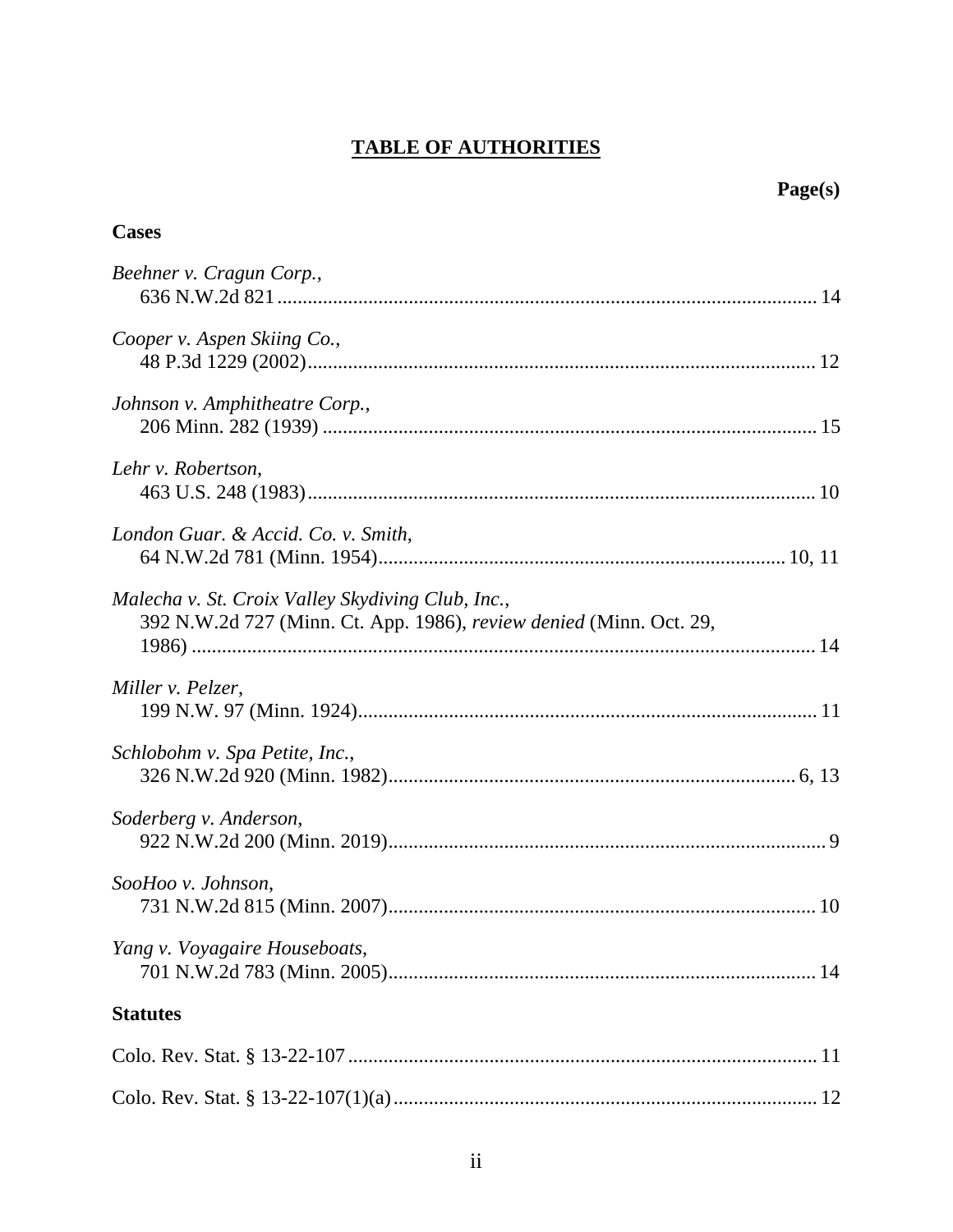| <b>Rules and Regulations</b> |  |
|------------------------------|--|
|                              |  |
| <b>Other Authorities</b>     |  |
|                              |  |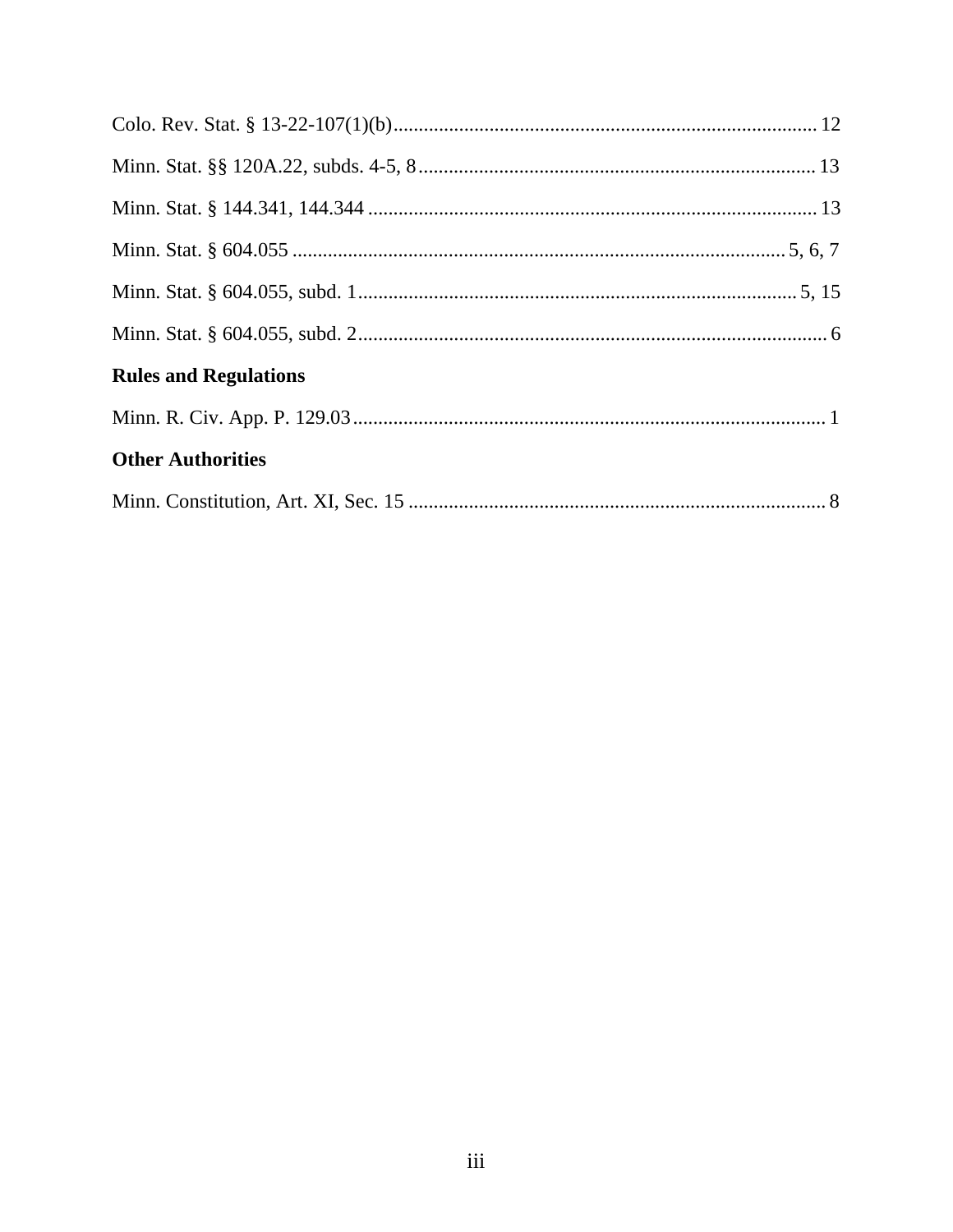### **STATEMENT OF INTEREST**

The Minnesota Ski Areas Association ("MnSAA"),<sup>1</sup> granted leave to participate as *amicus curiae* by this Court's November 3, 2021 Order, comprises ski areas from all parts of Minnesota, small and large, private and public, with some having more than 50 years in business. Minnesota's alpine ski facilities are critical to the state's winter tourism industry. Minnesota has 19 alpine ski and snowboard areas spread throughout the state. $2$  These ski areas are key economic drivers for their communities and geographic areas. Many are second generation family businesses, subject to weather whims, and to business climate issues that small businesses face.

In the 2020-2021 season, Minnesota ski areas recorded 1,489,868 million alpine ski and snowboarding visits, a number which is reasonably consistent with other seasons.<sup>3</sup> The ski areas directly employ thousands of Minnesotans while total

<sup>&</sup>lt;sup>1</sup> The MnSAA hereby certifies that (1) this brief was not authored in whole or in part by any party's counsel, and (2) no person or entity other than the MnSAA and its members, and some of the sponsoring parties who have joined in this brief, has contributed money to the brief's preparation and submission. *See* Minn. R. Civ. App. P. 129.03.

<sup>2</sup> These are Afton Alps (Hastings), Andes Tower Hills (Kensington), Buck Hill (Burnsville), Buena Vista Ski Area (Bemidji), Chester Bowl (Duluth), Coffee Mill Ski Area (Wabasha), Detroit Mountain Recreation Area (Detroit Lakes), Elm Creek Winter Recreation Area (Maple Grove), Giants Ridge (Biwabik), Hyland Hills Ski Area (Bloomington), Loppet Foundation (Minneapolis), Lutsen Mountains (Tofte), Mount Itasca (Coleraine), Mount Kato (Mankato), Mount Ski Gull (Nisswa), Powder Ridge (Kimball), Spirit Mountain (Duluth), Welch Village (Welch) and Wild Mountain (Taylors Falls). *See* skiandboardmn.com/member-areas (last accessed January 12, 2022).

<sup>3</sup> 2020-21 Kottke End of Season and Demographic Report, National Ski Areas Association. *Amicus* Addendum at 3.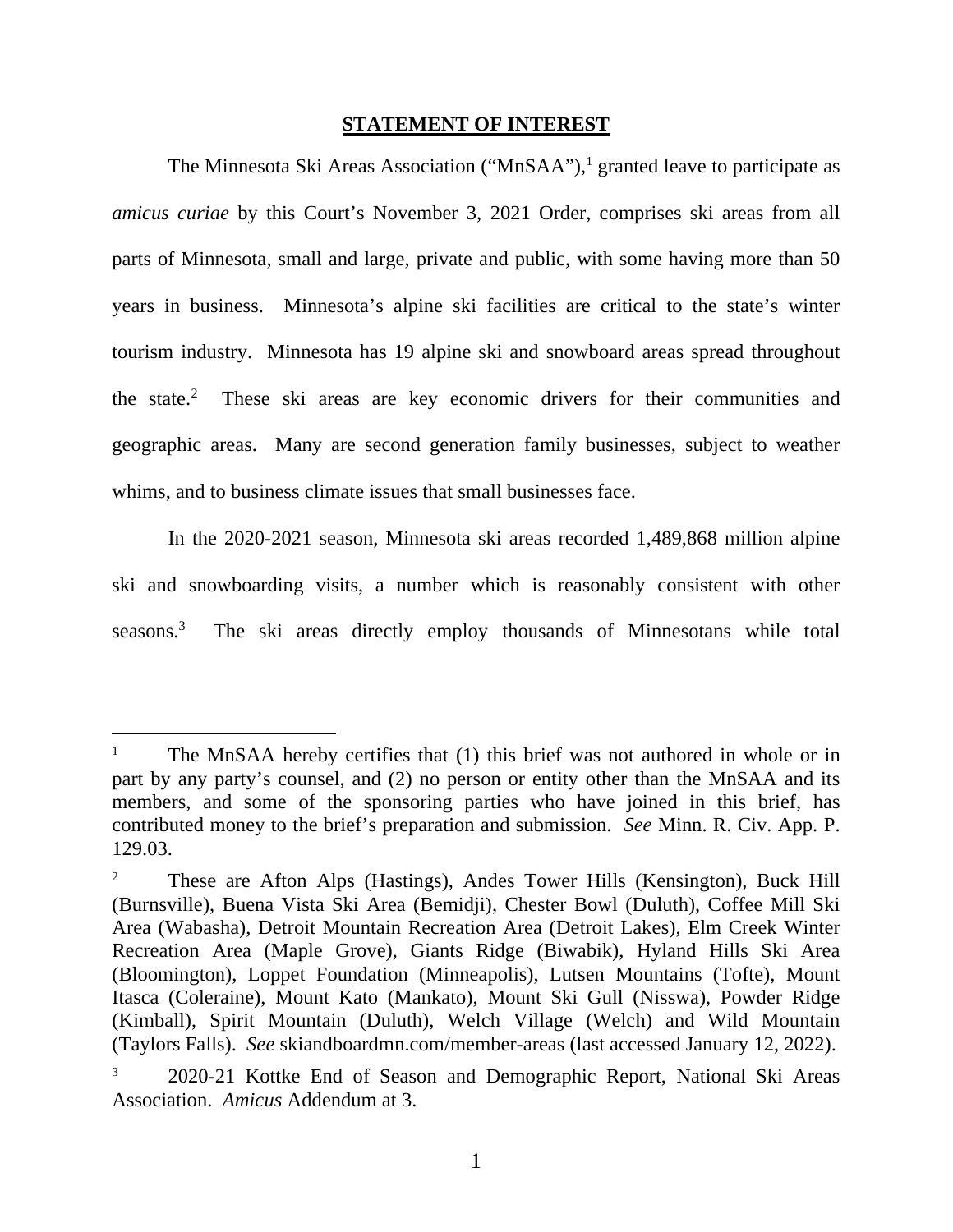employment at both ski areas and other businesses benefitting from off-mountain expenditures accounts for several thousand more jobs.

Additional *amici* participating in this brief provide important physical recreation and educational opportunities for youth and adults in the state. For instance, Pacesetter Sports operates youth volleyball and basketball camps in Minnesota and surrounding states. Voyageur Outward Bound School offers wilderness and urban adventure programs such as canoeing, camping, rock climbing, skiing, and dog-sledding. Their clientele range from struggling teens and first generation urban youth, to adults in transition and veterans re-integrating to civilian life.

Other organizations supporting this *amicus* appearance also operate facilities and sponsor activities that contribute to a healthy entertainment and recreational environment in Minnesota. Several of these *amici* (e.g., Ogilvie Raceway, Deer Creek Speedway, Bemidji Speedway) are motorsports venues which are necessary to support a viable racing industry and culture. Others (e.g., Upper Midwest Sprint Car Series, WISSOTA Auto Racing, ProKart Indoors - Burnsville) operate a series of races and recreational racing venues, or represent the interests of those involved in the sport. *Amici* also include organizations that promote power sports and outdoor recreation and advocate for the interests of participants (Amateur Riders Motorcycle Association, AMA District 23, Twin Cities Trail Riders, All-Terrain Vehicles-Minnesota, Bicycle Alliance of Minnesota).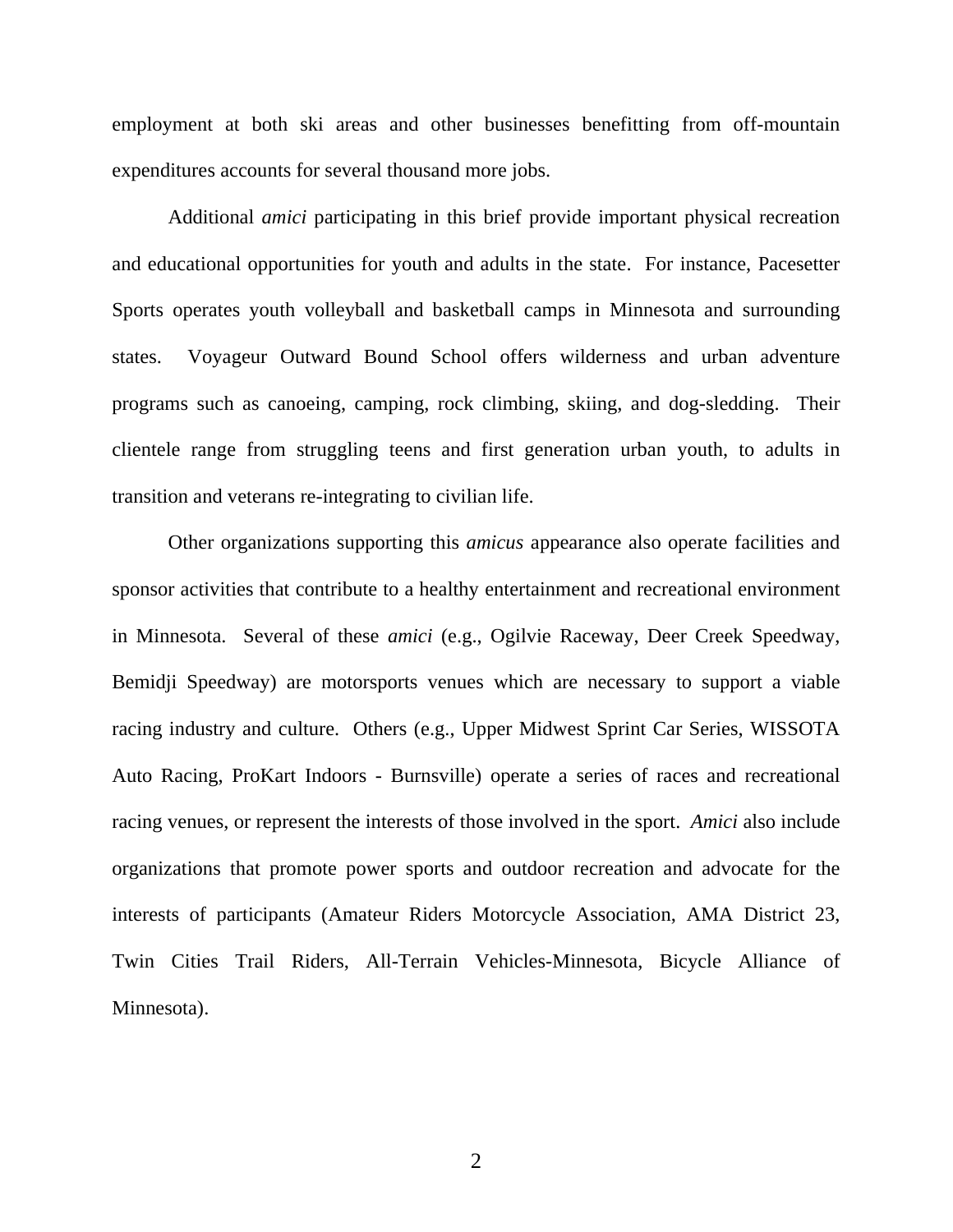*Amicus* ALS Association provides support and advocacy for those with the ALS and those close to them. ALS Association conducts fundraising activities including the Walk to Defeat ALS.

Subsequent to the Court granting these *amici* leave to appear, several other organizations have declared their support for this *amicus* filing and have consented to be identified as supporting entities. Among them are the Midwest Ski Areas Association, the National Ski Areas Association, and the National Ski Patrol. These organizations have similar interests to those of MnSAA. In particular, they are acutely aware that ski patrols are integral to the safety of skiers and snowboarders. It is not uncommon for ski patrollers to be minors. It is also not uncommon for ski areas and ski patrols to enter into agreements governing patrol operations that may include limitations of liability, or for ski areas to require patrollers (or the parents of minor patrollers) to execute releases. In addition, the Mendota Heights Athletic Association provides organized youth sports activities and leagues. Similarly, Blizzards Ski and Snowboard School is a youth ski and snowboard organization that facilitates winter sports activities for Minnesota children. Also participating are US Ski & Snowboard Central Region 1, Ski Jammers Ski & Snowboard School, and G-Team Snowboard Team.

Hospitality Minnesota, which also supports this *amicus* appearance, is a multisector association of the state's hospitality business, including restaurants, resorts, campgrounds and lodging providers. This organization recognizes the significant contributions of the recreation industry to Minnesota's economy and culture. IHRSA, the Global Health & Fitness Association, represents the interests of health clubs and indoor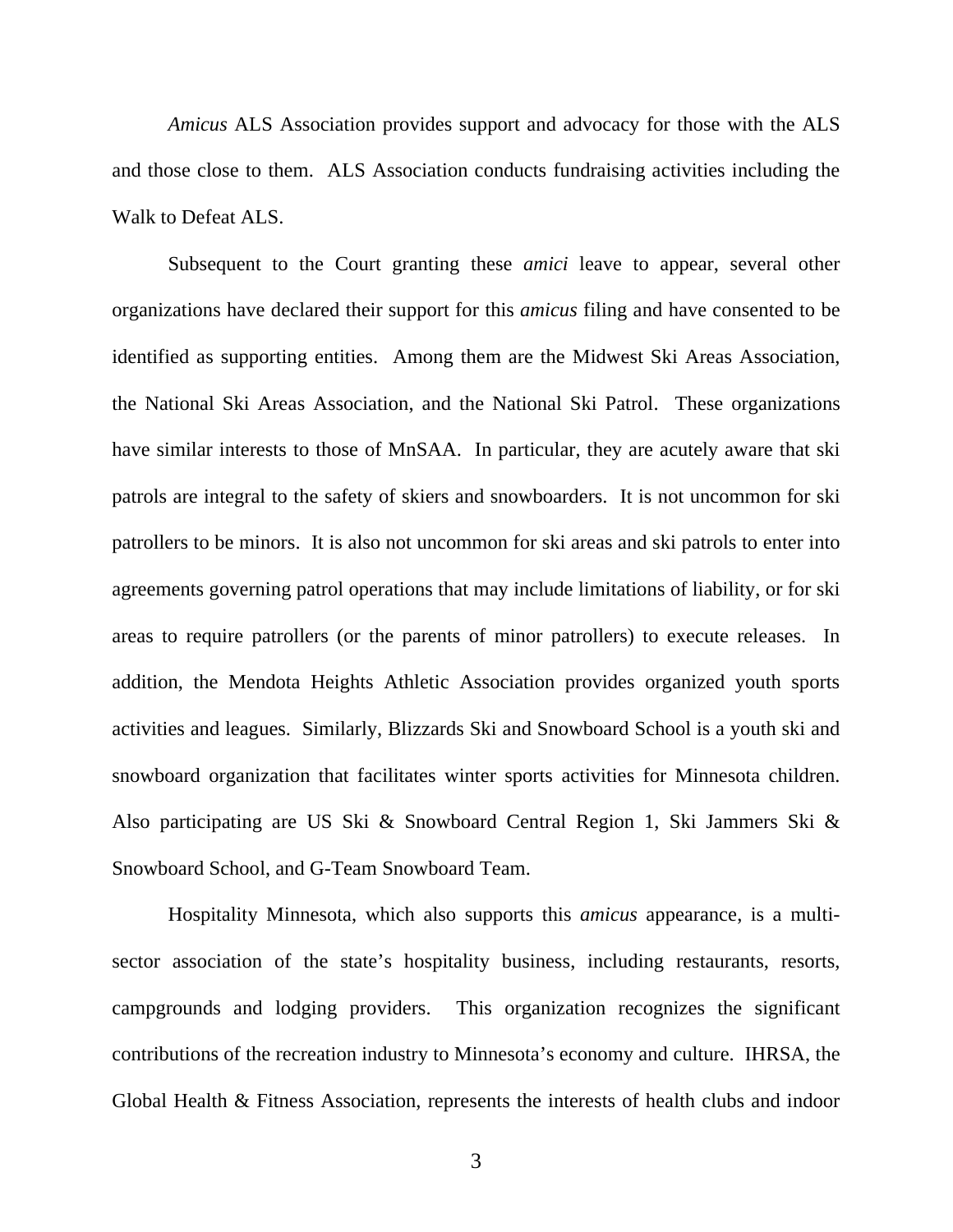training facilities, which likewise understand the importance of this issue to the health of Minnesotans and Minnesota businesses. Several other supporting entities are individual commercial enterprises that both support and depend upon the availability of ample outdoor recreational activities in the state: Cal Surf Ski & Skate Shop, Damage Board Shop, Ely Outfitting Company, Hi Tempo Ski & Board Shop, and Pierce Skate & Ski. These entities all recognize the significant potential economic impact of any decision that would limit opportunities to contractually determine the allocation of risks inherent in sports and physical recreation.

Finally, this effort is also backed by the Sports and Fitness Industry Association. SFIA is the premier trade association for over 1,000 sporting goods and fitness brands, manufacturers, retailers, and marketers. It represents over 3,000 business locations that employ more than 375,000 people and generate over \$150 billion in domestic wholesale revenue.

The validity of consensual releases of liability, the continued viability of youth recreational activities, and the preservation of parental rights to weigh the risks and benefits of participation in those activities are important issues of statewide concern in which the MnSAA and these other *amici* have strong and compelling interests.

### **ARGUMENT**

### **I. INTRODUCTION**

Minnesota has compelling public interests in promoting physically active recreation, especially for children. Those interests are accompanied, and indeed facilitated, by enormous respect and support for the freedom of parents to make decisions

4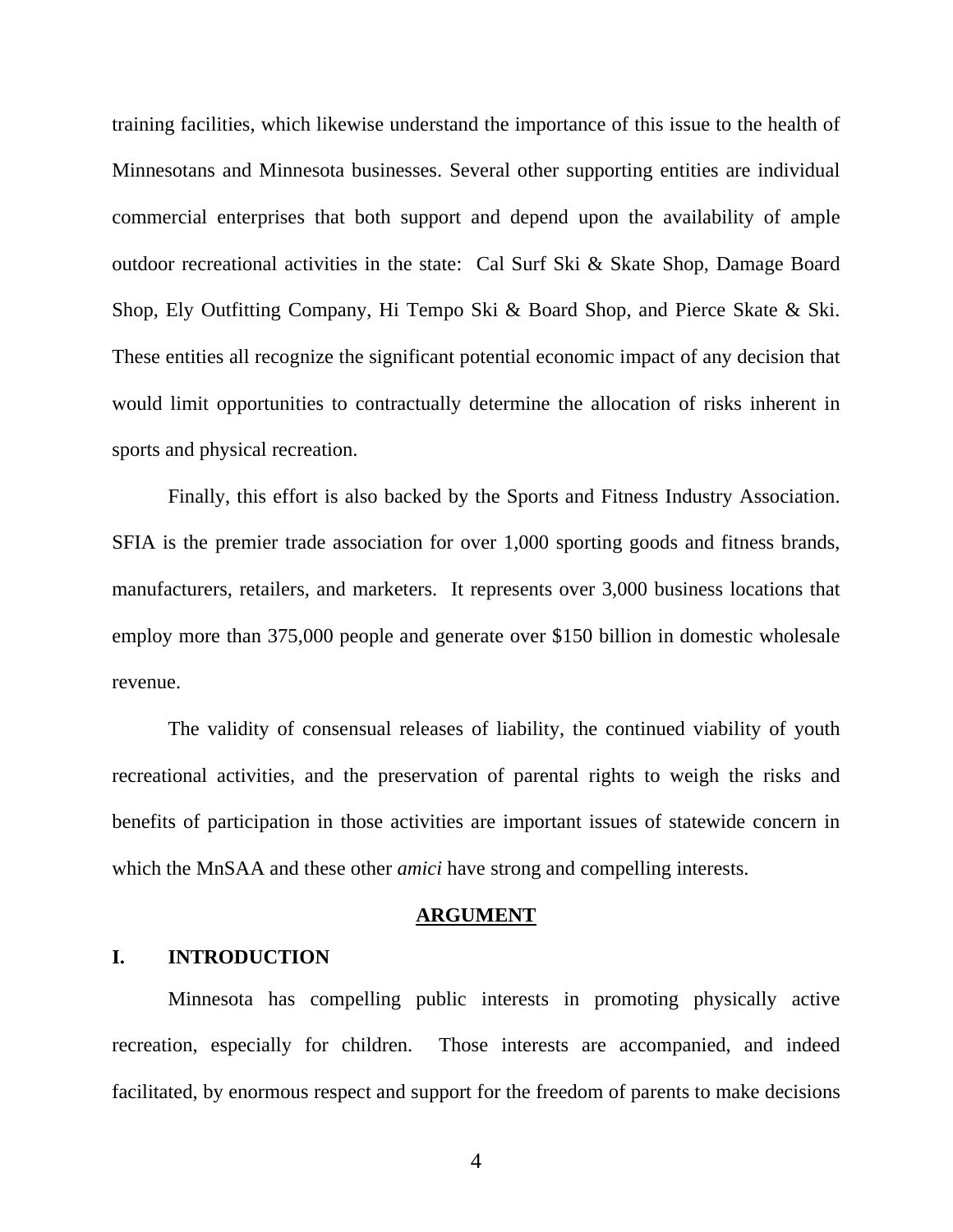for their children. This includes decisions about what types of recreation are appropriate for their individual family. Contrary to the views of Appellant and Appellant's *amici*, Minnesota's legislature has also reaffirmed that public policy favors contractual limitations of recreational operators' liability for ordinary negligence, including those executed on behalf of a minor. These policy interests should compel the Court to affirm this decision of the Court of Appeals.

## **II. MINNESOTA HAS LEGISLATIVELY EXPRESSED A PUBLIC POLICY IN FAVOR OF WAIVERS OF ORDINARY NEGLIGENCE BY OPERATORS OF RECREATIONAL FACILITIES, INCLUDING WHEN EXECUTED BY THE PARENT OF A MINOR.**

In 2013, the Minnesota Legislature adopted Minn. Stat. § 604.055. The core effect of this statute was to limit the permitted scope of a contractual liability waiver. Specifically, it declared that a waiver "that purports to release, limit, or waive the liability of one party for damage, injuries, or death resulting from conduct that constitutes greater than ordinary negligence is against public policy and void and unenforceable." Minn. Stat. § 604.055, subd. 1. The final version of this statute as adopted differed significantly from the initial version introduced in the House of Representatives, and its evolution speaks to the Legislature's public policy priorities embodied in the Act.

As originally promulgated, H.F. No. 792 would have prohibited all waivers of liability arising from the operation, maintenance, or design of recreational premises:

> An agreement between parties that purports to release, limit, or waive the liability of one party for damage arising out of the negligent operation, maintenance, or design or that party's premises is against public policy and void and unenforceable. The agreement is severable from a waiver of liability for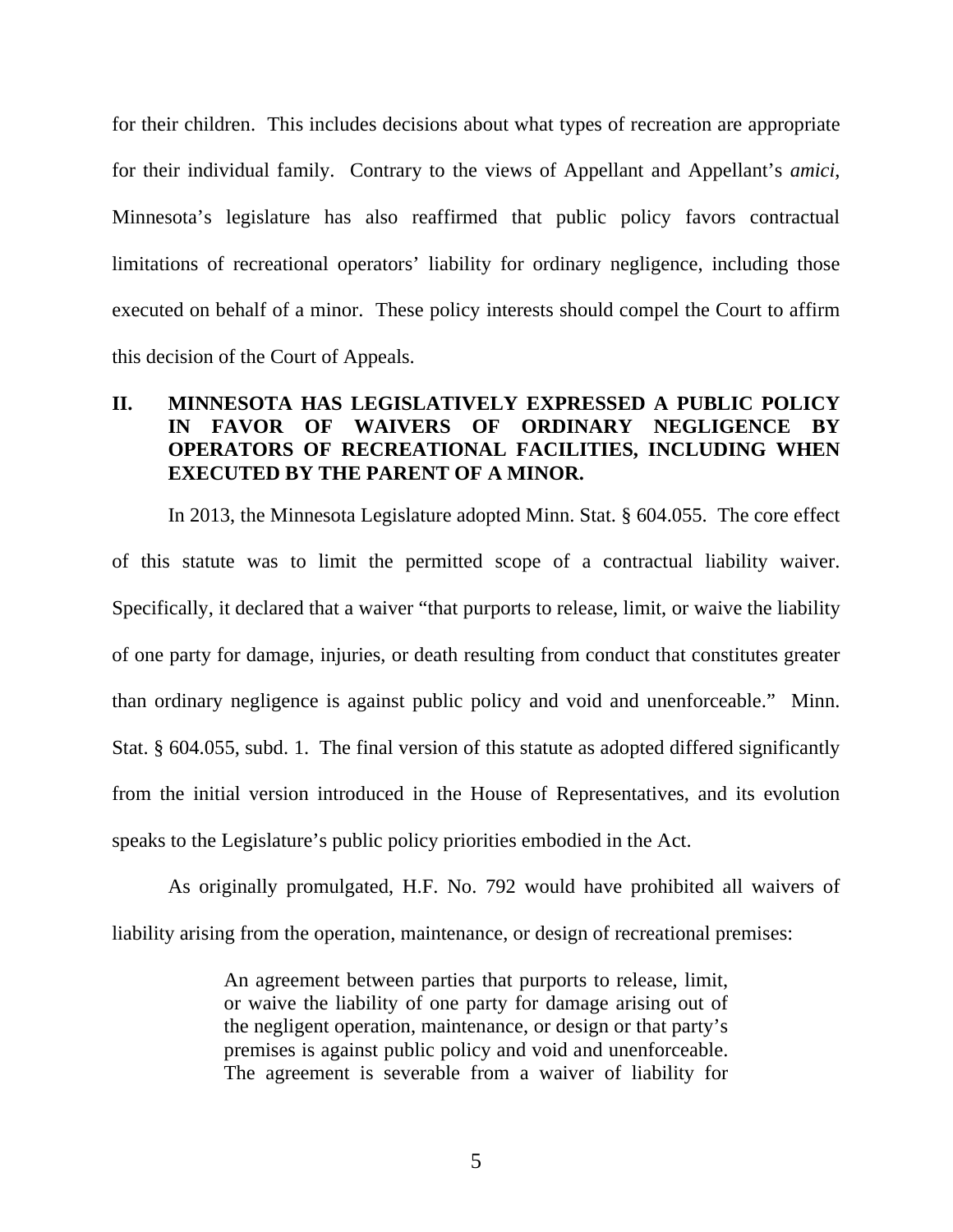injuries resulting from the risk inherent in a particular activity.

H.F. No. 792 Introduction Version, posted Feb. 21, 2013. Following hearings, including public testimony both for and against the bill, it was amended on May 16, 2013. *See* Journal of the House, May 16, 2013, 4739-4741. That amendment substituted the language enacted as Minn. Stat. § 604.055. *Id.* As such, it eliminated the language quoted above, replacing it with the prohibition on waivers of liability arising from greater than ordinary negligence. In other words, the Legislature considered and rejected a ban on all waivers of liability arising from an operator's own conduct, choosing instead to prohibit only the release of greater than ordinary negligence. (That limitation, it should be noted, merely codified existing law. *Schlobohm v. Spa Petite, Inc.*, 326 N.W.2d 920, 923 (Minn. 1982) (exculpatory clause unenforceable to release party from liability for intentional, willful, or wanton acts).)

At the same time, the Legislature preserved language in H.F. No. 792 that recognizes that a waiver may be agreed to by or on behalf of a minor. Both versions of the bill defined "parties" to include "a minor or another who is authorized to sign or accept the agreement on behalf of the minor." H.F. No. 792 Introduction Version; Journal of the House, May 16, 2013 at 4740 (codified as Minn. Stat. § 604.055, subd. 2). Minnesota's Legislature had the opportunity to reject or amend this statutory language. It did not, choosing instead to enact it into law.

The import of these actions is clear. Per the Legislature, contractual limitations of liability for ordinary negligence in recreational activities, including those that extend to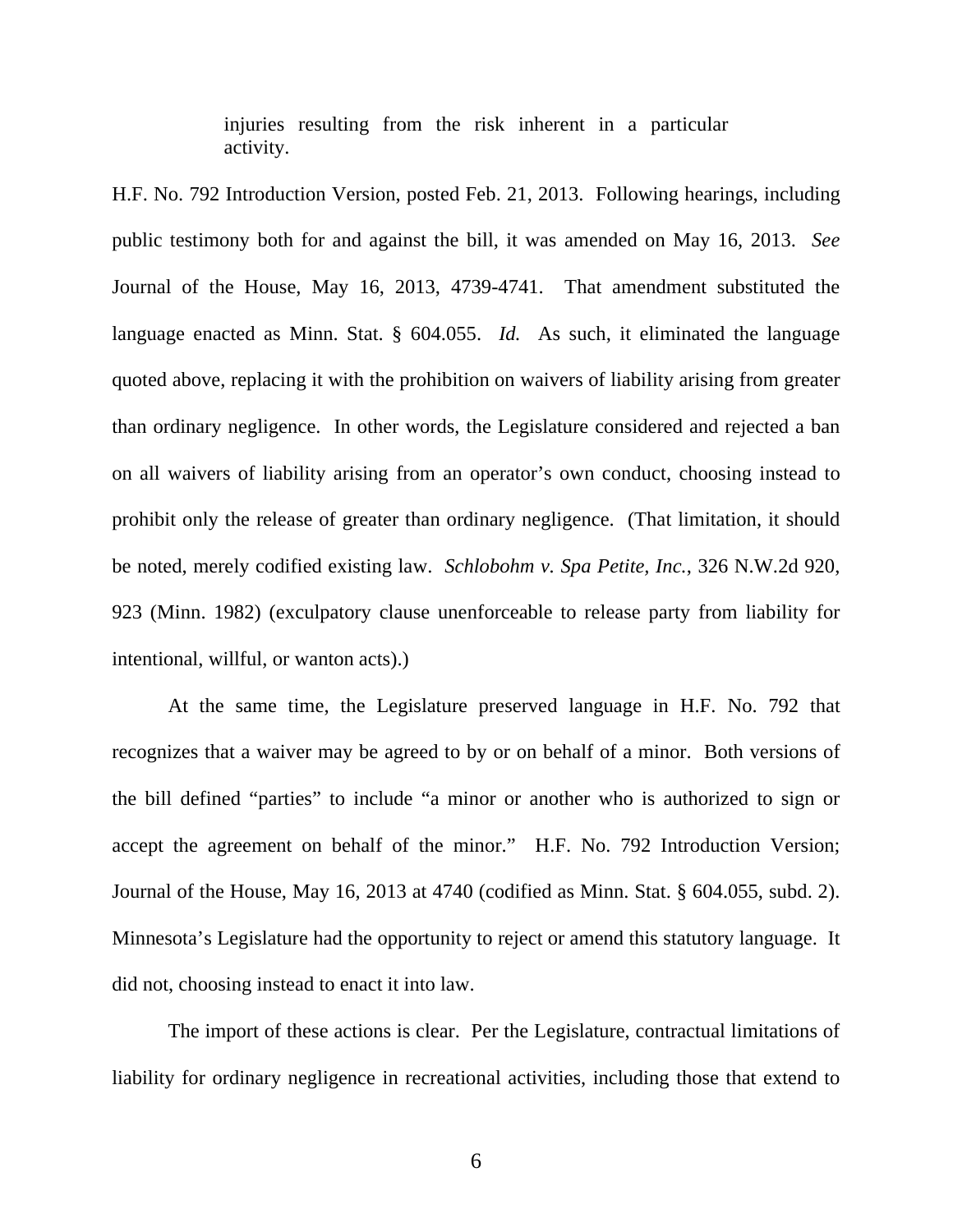minor participants, do not as a class violate public policy.<sup>4</sup> Appellant's and their *amici*'s doublespeak interpretation of § 604.055 as somehow expressing the opposite intent cannot be squared with either the plain language or the drafting history of the statute.

## **III. FURTHER LIMITATIONS ON PARENTAL LIABILITY WAIVERS WOULD CONTRAVENE MINNESOTA'S POLICY INTERESTS FAVORING EXPANSIVE RECREATIONAL OPPORTUNITIES AND PARENTS' RIGHTS TO MAKE DECISIONS ABOUT PARTICIPATING IN THEM.**

Minnesota has legislatively protected contractual limitations of liability for a number of reasons. In particular, in areas in which the present *amici* serve the public, the State has a strong interest in promoting access to a broad range of recreational opportunities that may carry inherent risks. This Court has itself recently recognized that liability waivers advance that goal. Moreover, Appellant's position is founded on a deep disregard for the role of parents in guiding a child's development, and specifically for their right to decide what recreational activities are appropriate for the family and under what circumstances a child may participate. The decision below provides the best balance of all of the relevant policy interests and this Court should affirm.

Subdivision 3's provision that the statute does not prevent a court from finding "that an agreement is void and unenforceable as against public policy on other grounds" does not authorize this Court to disregard the will of the Legislature. Because it refers to "an" agreement (in the singular), it is clearly referring to instances in which the particular waiver at issue in a case violates established public policy constraints or is otherwise unenforceable. Subdivision 3 simply means that the statute does not preclude a court from finding that, for instance, a specific waiver is unenforceable because it is ambiguous or there was a significant disparity of bargaining power between the parties. It does not give the courts an "out" to declare an entire class of waivers invalid.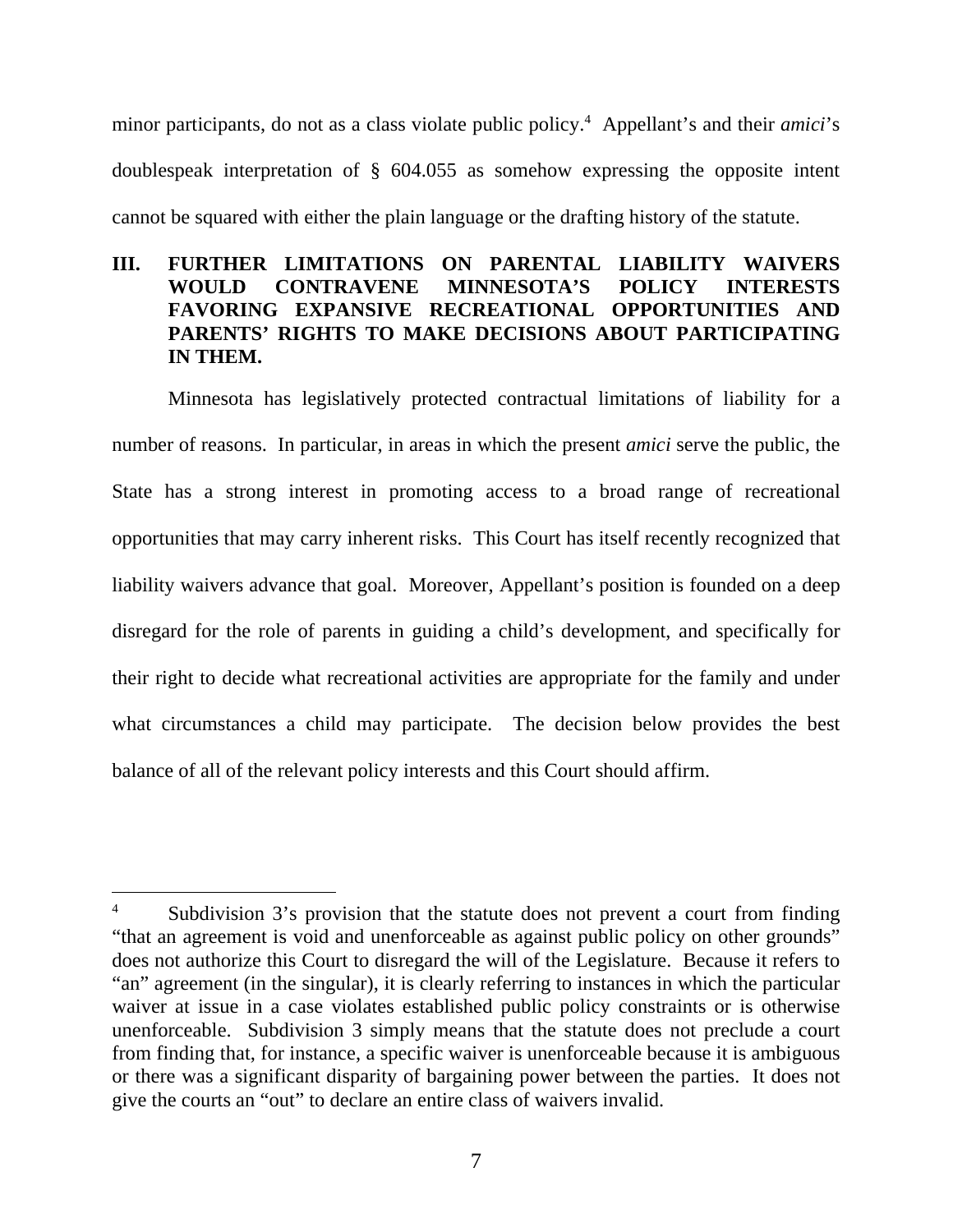### **A. This Court Should Respect Minnesota's Public Policy Interest in Promoting Access to Recreational Activities.**

Minnesota has a long cultural heritage of physical activity and outdoor recreation. Outdoor activities are enshrined in the Minnesota Constitution as a critical element of our culture and heritage. Minn. Constitution, Art. XI, Sec. 15. Governors of both parties (including Governors Pawlenty and Dayton) have declared "Learn to Ski & Snowboard" months in the state. *See, e.g.*, Proclamation of Jan. 8, 2010, *Amicus* Addendum at 3. In 2013, the Minnesota Departments of Education and Health collaborated on their "Moving Matters" initiative, which expressed the importance of physical activity for children. *See* Moving Matters Initiative Brochure, *Amicus* Addendum at 3.

This public policy has recently been expressed in the context of the COVID-19 pandemic. After initially ordering most forms of recreation to cease, Governor Walz issued Executive Order 20-38 on April 17, 2020, which classified a host of outdoor facilities as "necessary . . . to ensure the health, safety, and security of all Minnesotans." EO 20-38 at 3. The Governor laid out the state's policy position:

> Healthy individuals foster healthy communities. The Centers for Disease Control and Prevention ("CDC") and the WHO both promote the importance of staying active. According to the CDC, physical activity fosters normal growth and development, improves overall health, reduces the risk of various chronic diseases, and makes people feel better, function better, and sleep better. The WHO recognizes that regular physical activity, including outdoor activities such as walking in parks, bicycle rides, and gardening can help with the adjustment to new routines and support social, mental, and physical wellbeing. Participating in outdoor activities is a good way to stay healthy, reduce stress, and enjoy time with family.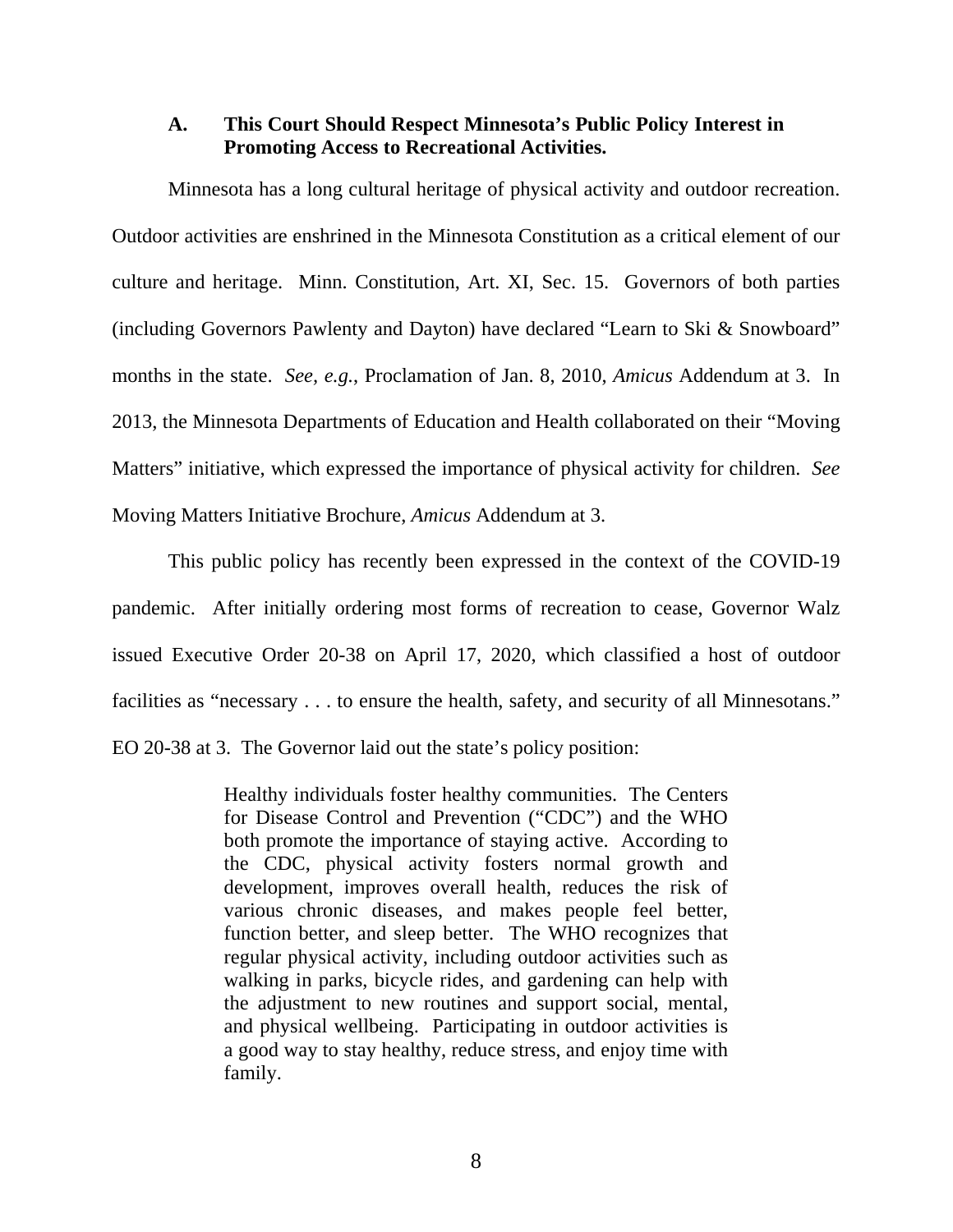*Id.* at 2. On June 5, 2020, Executive Order 20-74 allowed remaining fitness, recreation, activity, and entertainment facilities to open (under appropriate COVID-19 safeguards), a timeline that underscores the importance of these opportunities in the eyes of the State.

This Court has recently acknowledged the significance of waivers to recreational operations. In *Soderberg v. Anderson*, 922 N.W.2d 200 (Minn. 2019), the Court decided against extending the doctrine of implied primary assumption of risk to downhill skiing and snowboarding. Because those activities involve inherent risks that cannot be entirely eliminated even by exercising greater than ordinary care, the Court considered the impact of its decision on ski area operators. The availability of express waivers to limit liability exposure was an important factor upon which the Court relied: "Spirit Mountain (like many ski operators) relies on the doctrine of *express* primary assumption of risk. It requires patrons to execute forms and wear lift tickets whereby patrons expressly assume all risk of injury and release their legal rights." 922 N.W.2d at 206 n.5.

Thus, the additional burden of limiting waivers beyond existing constraints would contradict public policy. Restricting them would deprive *amici* of an important tool for risk control, and likely would raise insurance premiums, adding financial strain. Appellant's *amicus* Minnesota Association for Justice asserts that this concern is unfounded because Kentucky's employment figures rose after it invalidated parental waivers. This argument is logically and statistically laughable. It is a paradigmatic example of the *post hoc ergo propter hoc* fallacy. Aggregate employment statistics for an entire statewide economy say nothing about impacts in individual market sectors. MAJ's "analysis" does not control for myriad possible confounding variables, such as the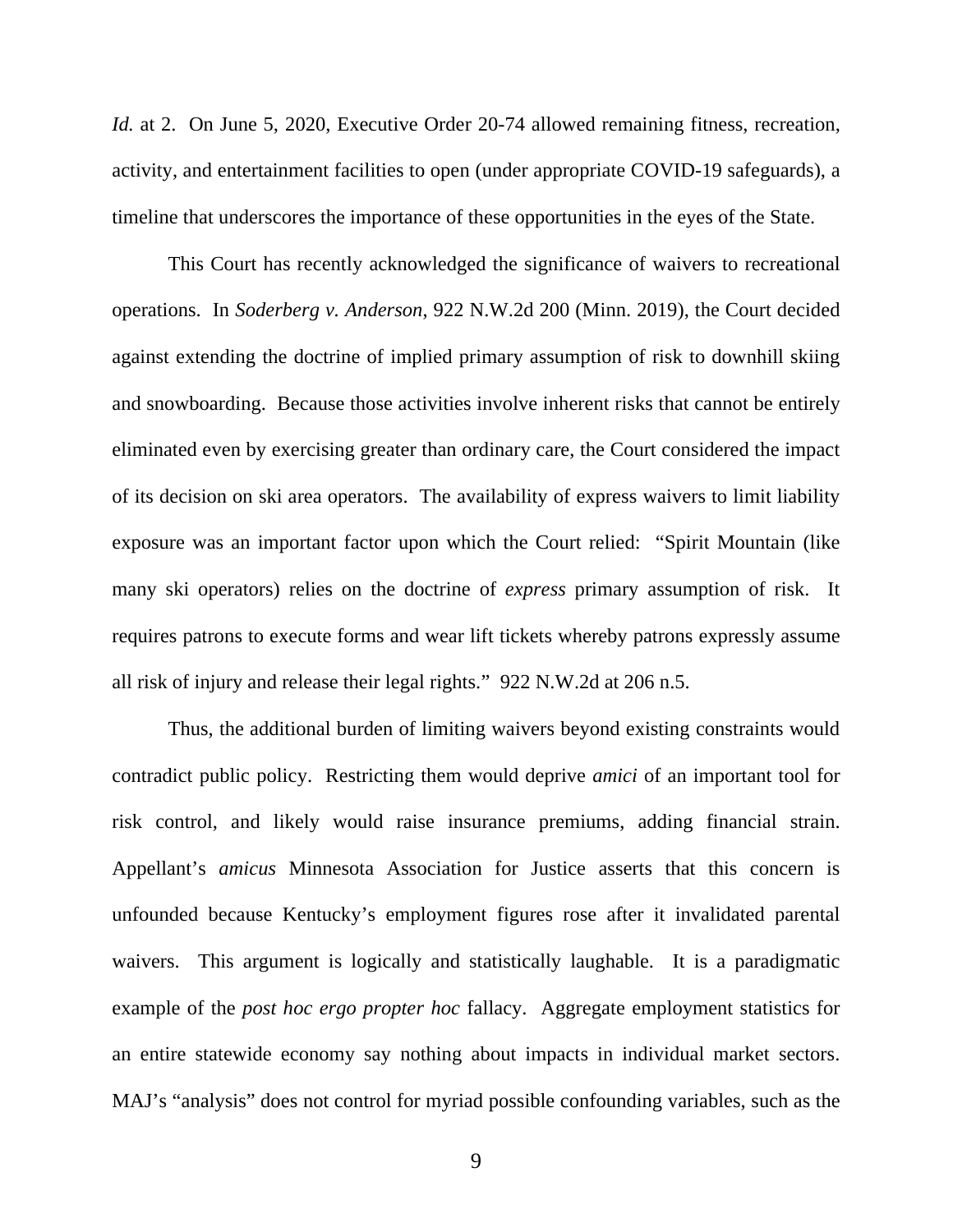impact of the pandemic on employment in general and recreational activity in particular. In fact, given the surge in recreational participation seen in many places over the last two years, Kentucky's meager aggregate employment growth is well below what would have been expected, even if it is representative of the recreational sector. If this statistic is relevant at all, it warrants affirmation.

## **B. This Court Should Respect the Rights of Parents to Decide When and Under What Conditions Their Children Participate in Recreational Activities.**

Appellant's position in this matter exhibits a profound distrust of and disrespect for the role of parents in their children's lives. Indeed, Appellant seems to posit that a parent would automatically be acting contrary to the best interests of their child if they signed a waiver to allow the child to participate in a recreational activity. Not only does this disregard the benefits of childhood physical activity, it presumes that parents cannot competently assess the risks and benefits of participation under an operator's terms. This presumption is invalid and contrary to Minnesota policy which entrusts parents with primary authority to act on their child's behalf.

While not absolutely inviolable, "the relationship of love and duty in a recognized family unit is an interest in liberty entitled to constitutional protection." *Lehr v. Robertson*, 463 U.S. 248, 258 (1983). Minnesota has a compelling interest in promoting relationships among those in recognized family units, which extends to parents or those who stand *in loco parentis*. *SooHoo v. Johnson*, 731 N.W.2d 815, 822 (Minn. 2007), citing *London Guar. & Accid. Co. v. Smith*, 64 N.W.2d 781, 785 (Minn. 1954).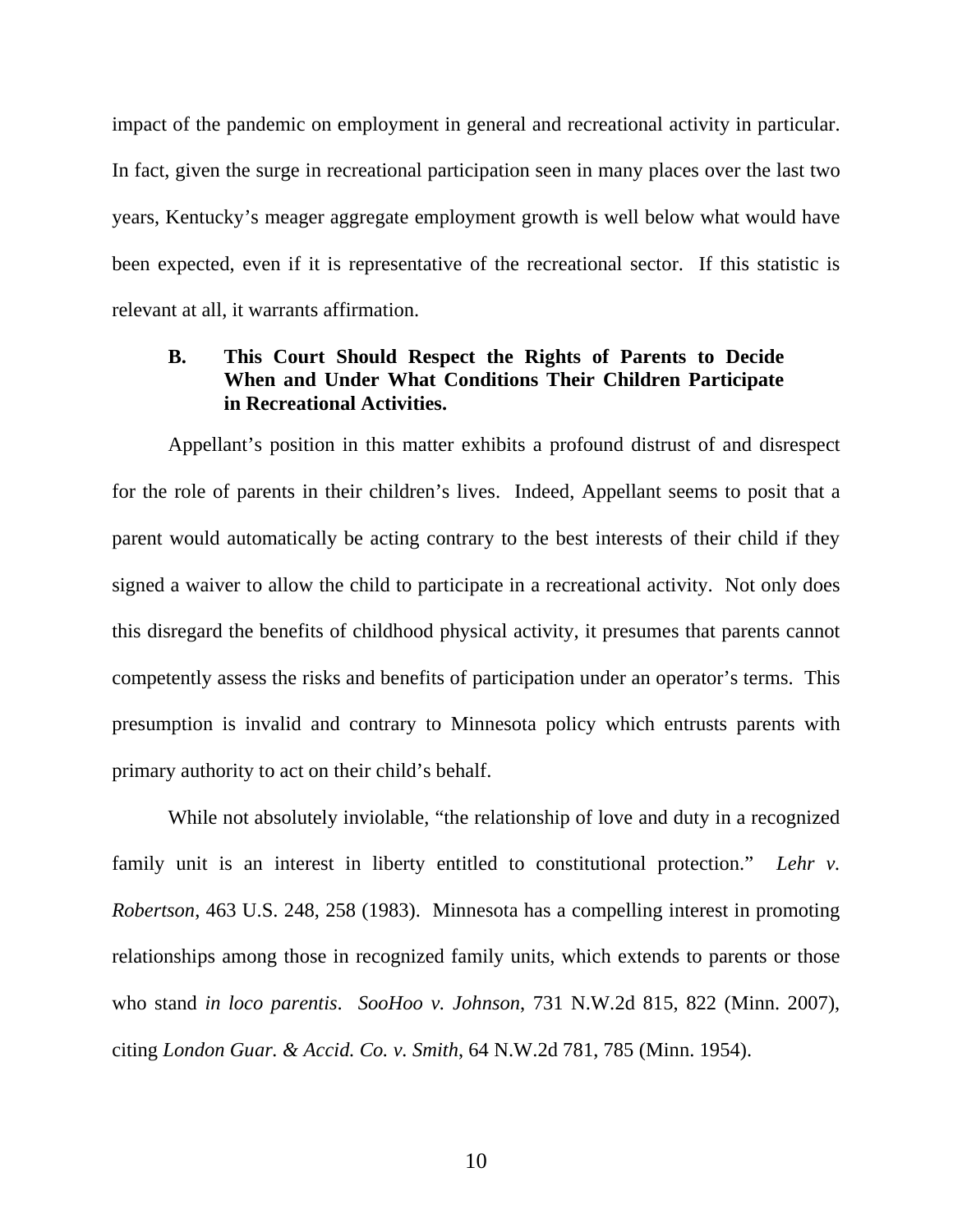Minnesota law carries this policy interest forward in numerous ways. For instance, it is one of the fundamental ideological bases for the doctrine of intrafamily tort immunity. A child is generally not permitted to pursue a negligence claim against their parent, because the state should not second-guess a parent's judgments about how best to care for the child. *London Guar.*, 64 N.W.2d at 783-784. In the context of the present dispute, it is particularly noteworthy that intrafamily immunity still applies after the child reaches majority or becomes emancipated from the parents. *Miller v. Pelzer*, 199 N.W. 97, 97-98 (Minn. 1924). Therefore, the concept that a bar against a child's action might persist into adulthood is far from foreign to Minnesota law.

Colorado's legislature delineated the interaction between this policy interest and parental execution of liability waivers in 2003. Colo. Rev. Stat. § 13-22-107 legislatively overturned a prior decision of the Colorado Supreme Court that had invalidated a parental waiver. In adopting its statute that permits parents to executive a release on behalf of their children, lawmakers provided an explicit statement of the policy interests at stake:

> The general assembly hereby finds, determines, and declares it is the public policy of this state that:

- (I) Children of this state should have the maximum opportunity to participate in sporting, recreational, educational, and other activities where certain risks may exist;
- (II) Public, private, and non-profit entities providing these essential activities to children in Colorado need a measure of protection against lawsuits, and without the measure of protection these entities may be unwilling or unable to provide the activities;
- (III) Parents have a fundamental right and responsibility to make decisions concerning the care, custody, and control of their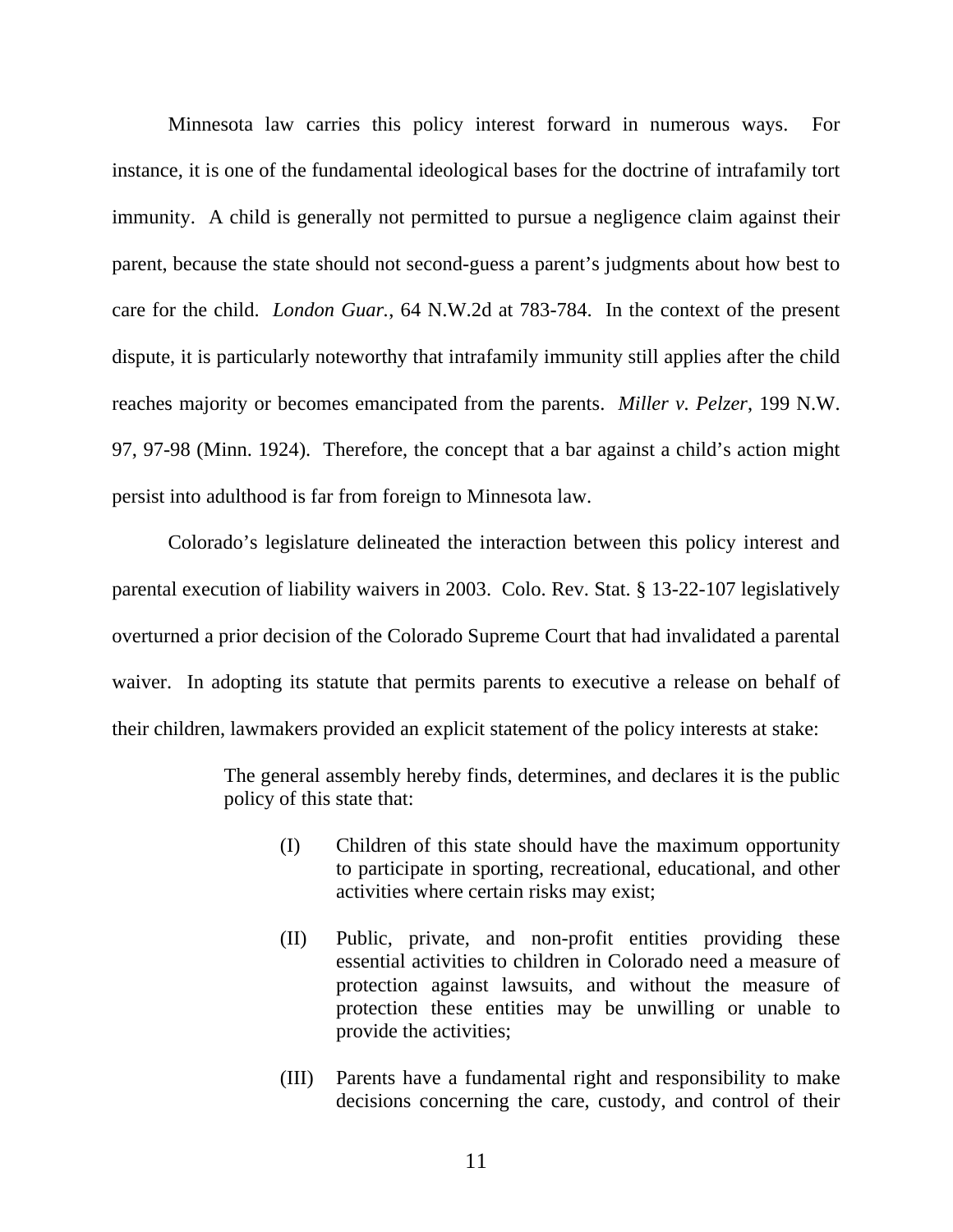children. The law has long presumed that parents act in the best interest of their children.

- (IV) Parents make conscious choices every day on behalf of their children concerning the risks and benefits of participation in activities that may involve risk;
- (V) These are proper parental choices on behalf of children that should not be ignored. So long as the decision is voluntary and informed, the decision should be given the same dignity as decisions regarding schooling, medical treatment, and religious education; and
- (VI) It is the intent of the general assembly to encourage the affordability and availability of youth activities in this state by permitting a parent of a child to release a prospective negligence claim of the child against certain persons and entities involved in providing the opportunity to participate in the activities.

Colo. Rev. Stat. § 13-22-107(1)(a). The Colorado Supreme Court's decision in *Cooper v. Aspen Skiing Co.*, 48 P.3d 1229 (2002), which held that parental waivers executed on behalf of children were contrary to Colorado public policy, was statutorily overruled and declared not to "reflect the intent of the general assembly or the public policy of this state." Colo. Rev. Stat. § 13-22-107(1)(b). Minnesota shares these public policy interests with Colorado, as our parents make the same kinds of decisions and have the same rights and responsibilities as parents in Colorado.

Giving parents the authority to make legally-binding decisions on behalf of their children is not only good policy, it is a practical necessity. Numerous potentially lifealtering decisions must be made during a child's minority. Children cannot be left to make those decisions on their own. By virtue of being children, they lack the maturity, experience, and judgment necessary to act in their own best interest. For that reason, as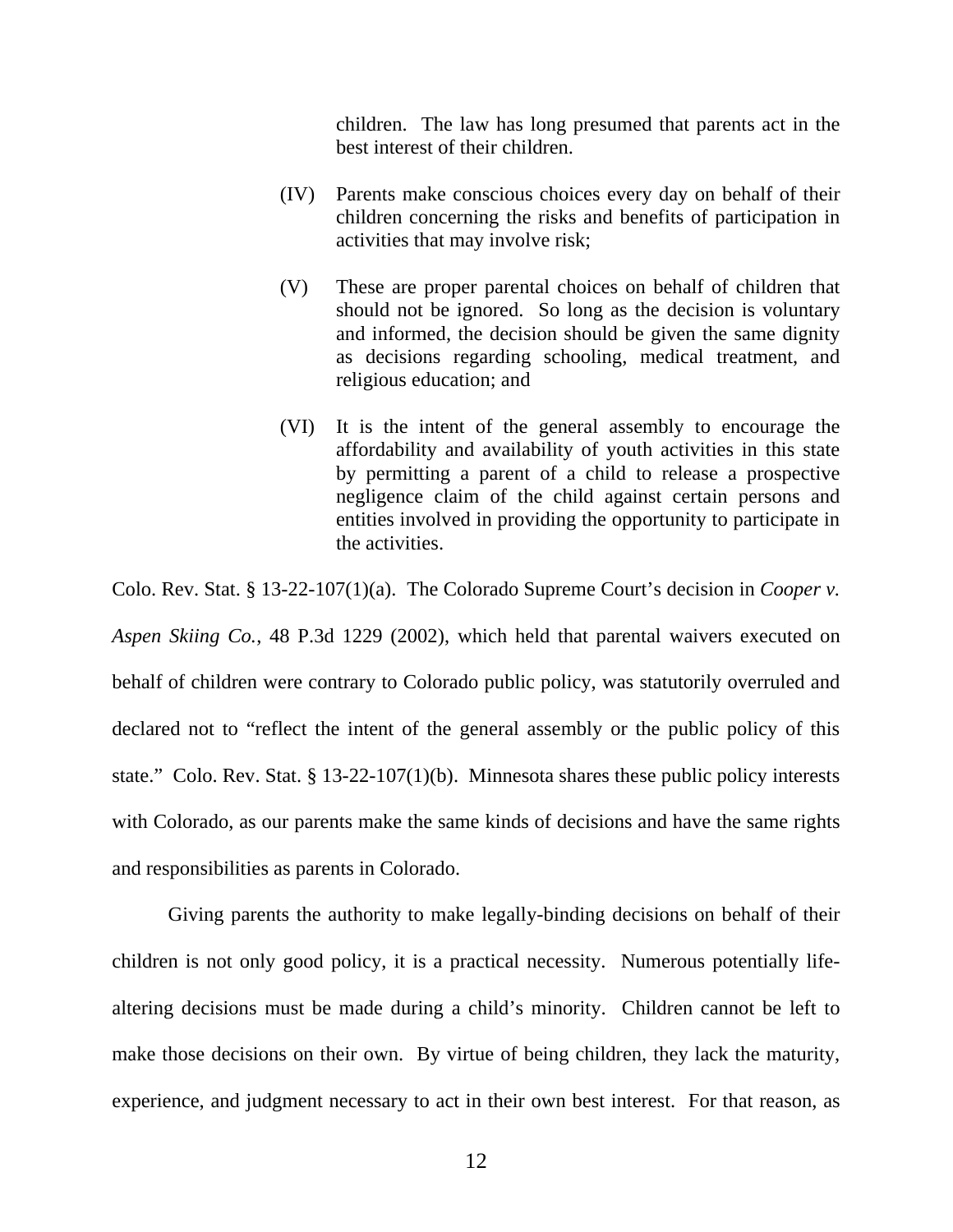the Court of Appeals observed, state law empowers parents to bind children to decisions with long-range consequences in areas such as education and healthcare. Minn. Stat. §§ 120A.22, subds. 4-5, 8; 120A.38; 120B.07 (education); Minn. Stat. § 144.341, 144.344 (health services). If parents can be trusted to make those decisions for their children (and they must be), then they can be trusted to decide whether to agree to limit the liability of a recreational facility or operator.

## **IV. IF THIS COURT REACHES THE ISSUE OF WHETHER PUBLIC AMUSEMENT WAIVERS VIOLATE PUBLIC POLICY, IT SHOULD REAFFIRM EXISTING LAW FINDING THEM VALID.**

Properly-crafted waivers are supported not only by Minnesota statutes but also by decisions of this Court and the Minnesota Court of Appeals. Contrary to Appellant's tortured reading of the decisional history, no Minnesota panel has ever declared that liability waivers in general, or "public amusement" waivers in particular, contravene public policy. To the contrary, the prevailing rule (here and elsewhere) is that releases of ordinary negligence are valid. This Court should not discard that rule.

In cases challenging the enforcement of a contractual liability waiver, this Court has started from the presumption that the agreement is valid. If relevant considerations are satisfied, such as a significant disparity of bargaining power between the parties and an essential service being involved, a particular exculpatory clause can be declared unenforceable. *Schlobohm*, 326 N.W.2d at 923.<sup>5</sup> The corollary has been that if those

<sup>&</sup>lt;sup>5</sup> Respondent adequately addresses whether these factors apply and thus this group of *amici* will not discuss their application to the specific waiver at issue. However, *amici* do observe that in general these factors are unlikely to be present in most recreational situations. A parent and child voluntarily participating in these activities are fully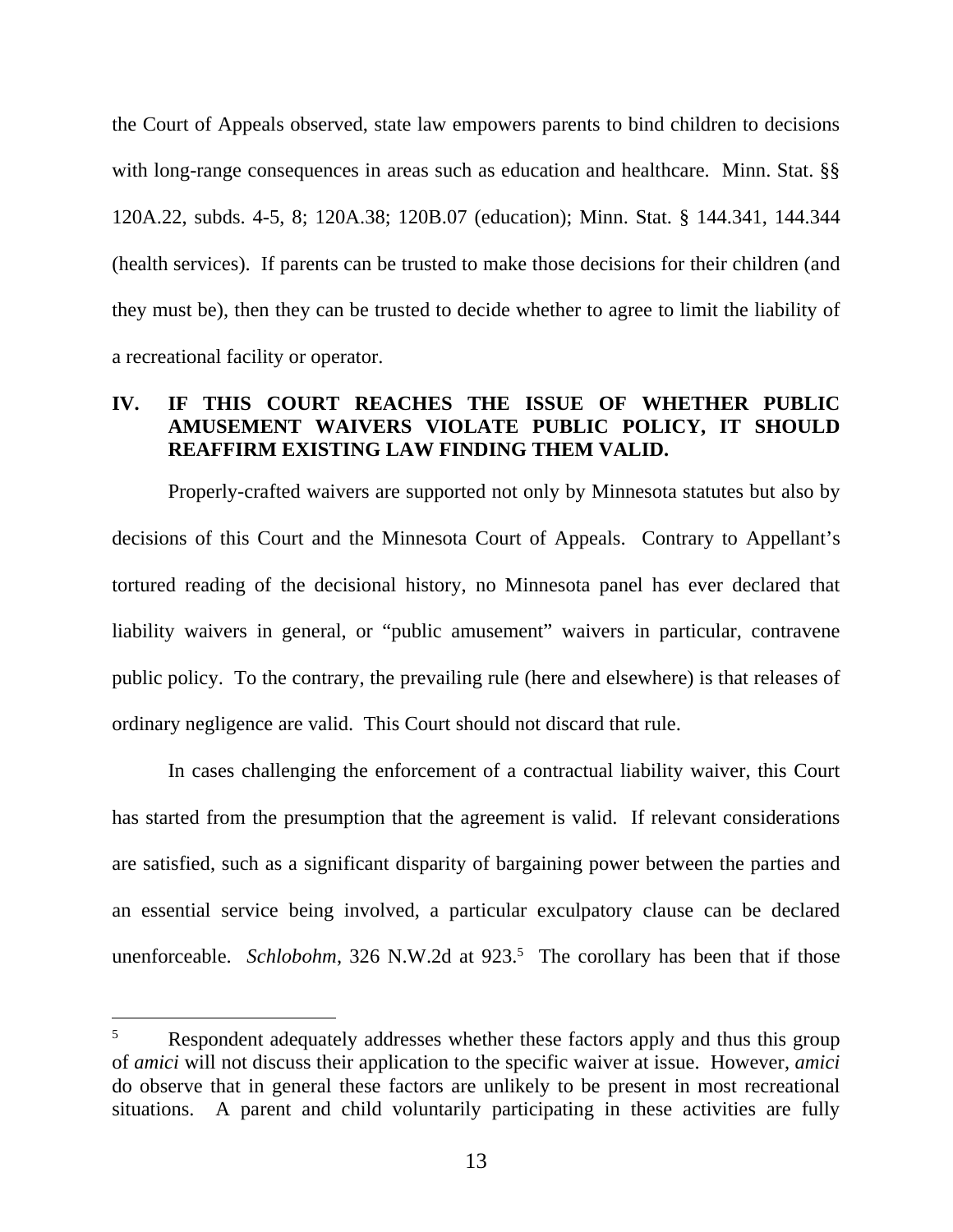factors are not present, and if the waiver does not release greater than ordinary negligence, it may be enforced. *Beehner v. Cragun Corp.*, 636 N.W.2d 821, 827-828 (Minn. Ct. App. 2001, *review denied* (Minn. Feb. 28, 2002); *Malecha v. St. Croix Valley Skydiving Club, Inc.*, 392 N.W.2d 727, 730 (Minn. Ct. App. 1986), *review denied* (Minn. Oct. 29, 1986).

Appellant's attempt to extract a contrary conclusion from the existing case law only serves to emphasize how desperately he lacks support. Appellant starts with *Yang v. Voyagaire Houseboats*, 701 N.W.2d 783 (Minn. 2005), which held that a houseboat rental is subject to the recognized rule that innkeepers may not contractually limit their liability. *Id.* at 791. Although Appellant extrapolates this ruling to a broad conclusion about those with "a public duty-of-care," in reality the case stands for a narrow and unremarkable proposition—that one who rents temporary accommodation to the general public constitutes an innkeeper for purposes of this doctrine. It does not, as Appellant asserts without support, hold that a public amusement cannot circumvent any of its duties via contractual waiver.

Attempting to salvage this analogy, Appellant argues that public amusements bear a heightened duty of care, specifically a duty of active vigilance against risks. *See* Appellant's Brief at 32-33, citing *Poppleston v. Pantages Minneapolis Theatre Co.*, 175

capable of exercising their right to decline to participate. While providing recreational opportunities is an important state interest, the decision about whether to partake in each individual opportunity presented to a child is not an essential services decision (in contrast to decisions about, for instance, health care services). Thus recreational waivers as a class are not the classic "contract of adhesion" or otherwise contrary to public policy.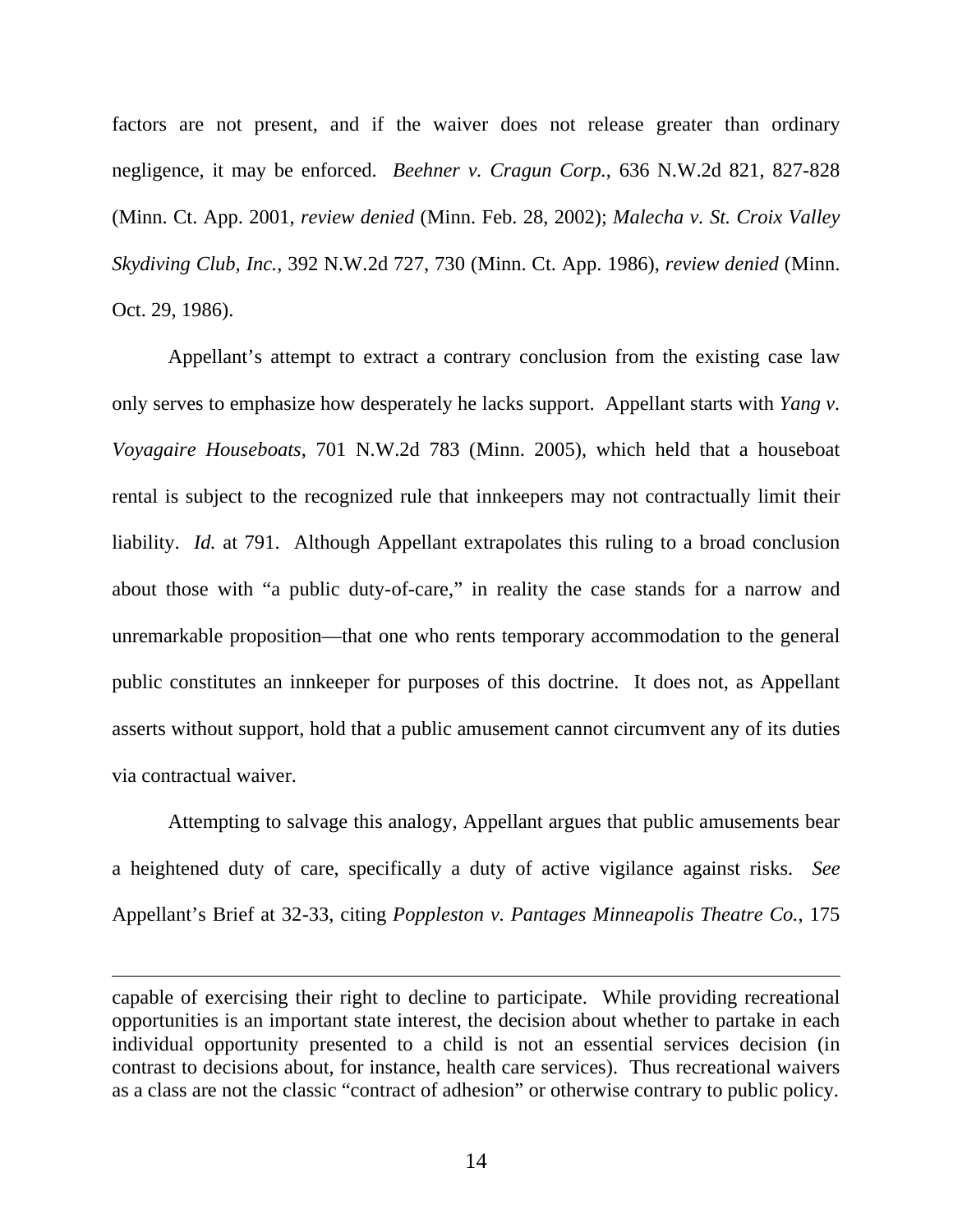Minn. 153, 155 (1928). Appellant does not have any authority to support the conclusion that he draws from this alleged fact, namely that an amusement operator may not contract away any of its liability. In fact, Minn. Stat. § 604.055, subd. 1 specifically includes "recreational activity" among the "consumer service[s]" for which it defined the permissible scope of waivers.

Appellant analogizes to *Johnson v. Amphitheatre Corp.*, 206 Minn. 282, 283-284 (1939), which upheld a verdict finding a roller rink liable for negligence. That is not a waiver case. All *Johnson* establishes is that the elements of negligence include duty and breach of duty. There was no dispute that the roller rink bore a duty of due care. There was a dispute about whether it met that burden. The jury found that it did not, and this Court affirmed because reasonable minds could differ over whether the rink's actions were negligent. It did not matter whether the rink's duty was heightened because it was a "public" duty. Nor was there any consideration given to whether the rink could have limited its liability. Quite simply, there is nothing in this case that addresses the validity of waivers for "public amusements."

In reality, the only relevant expression of Minnesota public policy in this field is the Legislature's rejection of statutory language that would have adopted Appellant's position. This Court should not venture into the legislative realm to declare a policy that finds no expression elsewhere in Minnesota law.

#### **CONCLUSION**

Current Minnesota law provides a reasonable balance of policy interests. A recreational facility or operator cannot limit its liability for greater than ordinary

15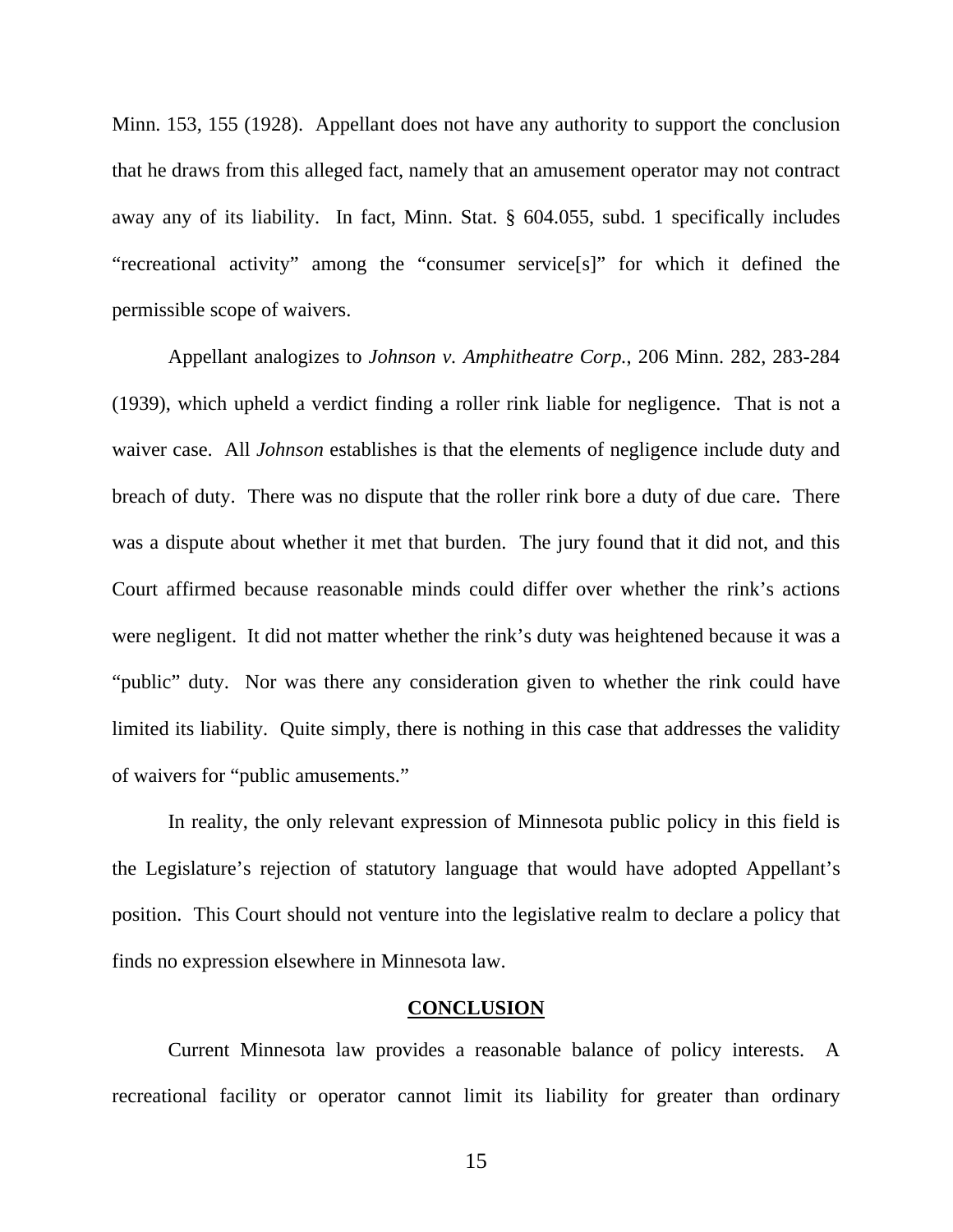negligence. However, when done properly, participants and operators can agree to a release of ordinary negligence. Parents have the authority to sign otherwise-valid waivers on behalf of their children. Parents are the proper locus of decision-making about a child's recreational activities. The Minnesota Legislature has had the opportunity to clarify state law on this subject and rejected an attempt to impose greater limitations on liability waivers. Thus, the decision of the Court of Appeals is entirely consistent with Minnesota law and should be affirmed.

Respectfully submitted,

Dated: February 25, 2022 NILAN JOHNSON LEWIS PA

By: *s/Brian N. Johnson* Brian N. Johnson – Reg. No. 132767

By: *s/Cortney G. Sylvester* Cortney G. Sylvester – Reg. No. 231514 250 Marquette Avenue South, Suite 800 Minneapolis, MN 55401 Telephone: 612.305.7500 Facsimile: 612.305.7501 Email: bjohnson@nilanjohnson.com csylvester@nilanjohnson.com

*Attorneys for Amicus Curiae Applicants Minnesota Ski Areas Association, and Supporting Organizations*